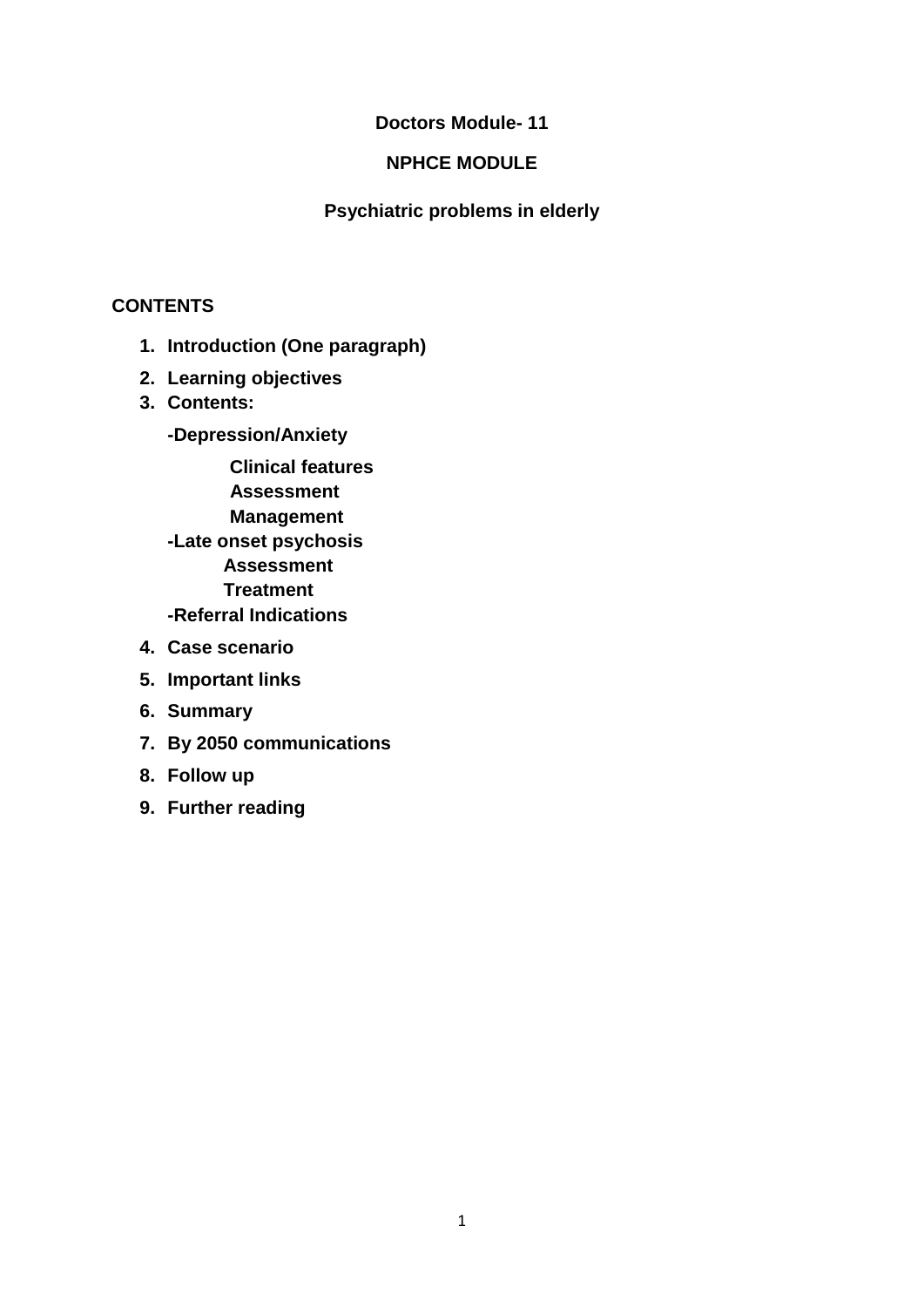## **Learning objectives:**

By the end of the chapter, non-specialist medical officers should be able to:

- 1. Understand the burden of psychiatric problems in elderly
- 2. Identify psychiatric disorders in elderly
- 3. Assessment of psychiatric disorders in elderly
- 4. Pharmacological and non-pharmacological management in elderly

### **Introduction**

The elderly population of India is steadily increasing. This vulnerable population is more prone to psychiatric problems. These psychiatric problems in elderly are more complex and challenging than those encountered in young- and middle-aged patients due to host of medical and environmental conditions. Apart from these the systemic medical conditions like kidney disorders, endocrine disorders, infections can manifest only with psychiatric symptoms.

The common psychiatric illnesses in elderly include:

- Delirium
- Dementia
- Depression
- Late-onset anxiety disorders
- Late-onset psychosis

*Delirium and dementia are covered under CNS module*

# **DEPRESSION**

Depression is considered to be 'Disorder of losses'-

- loss of mood (sadness of mood);
- loss of interest in pleasurable activities (anhedonia);
- loss of energy (easy fatigability).
- In elderly depressed/sad mood remains the most common presentation but may not be spontaneous complaint and has to be observed.
- Loss of appetite and loss of weight is commonly reported.
- Suicidal ideation is also more common
- Loss of attention, memory, concentration and decreased memory and decision making (pseudodementia)
- Psychotic symptoms may also present in elderly depressives.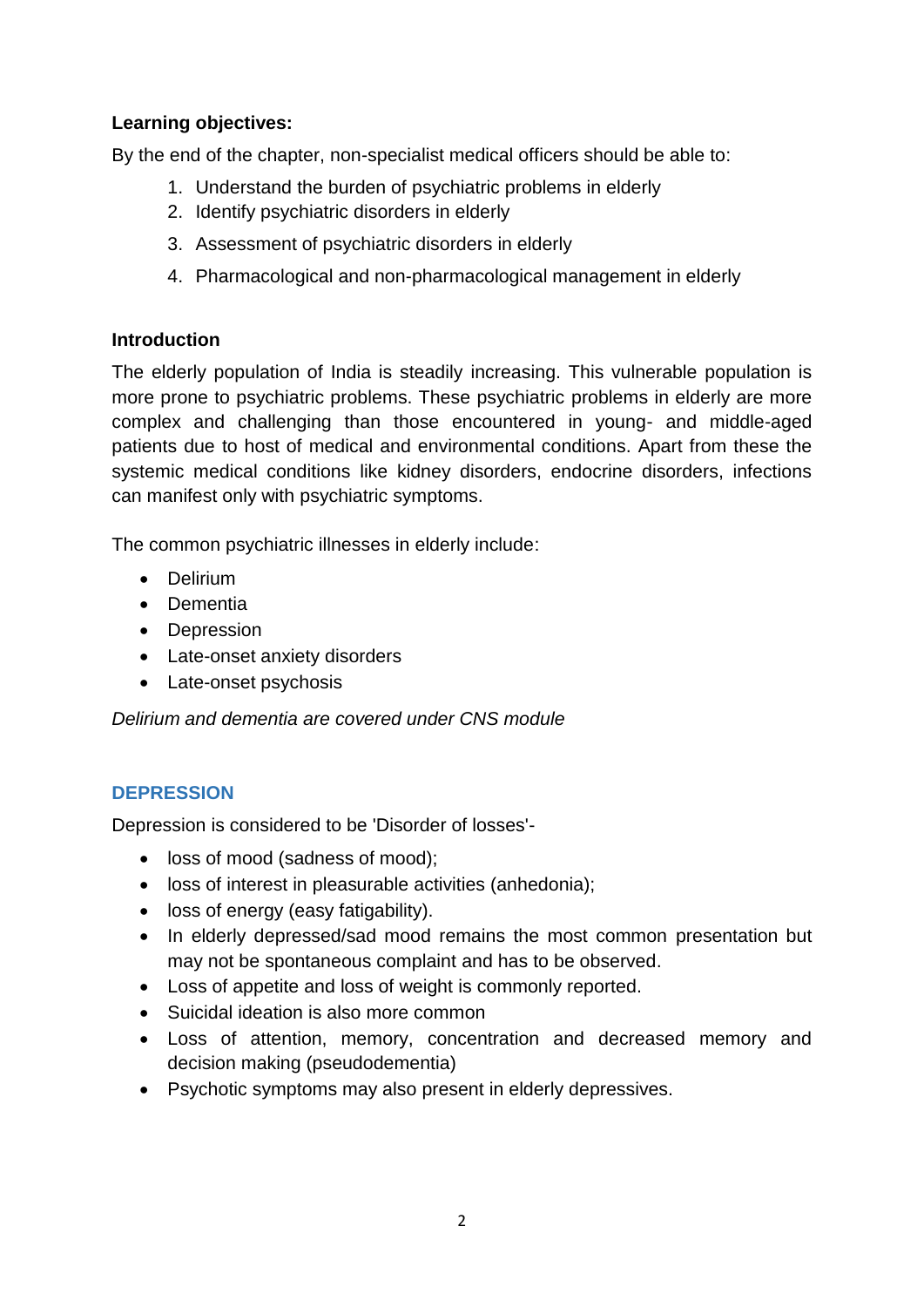|                                                                       | Depression                                              | Delirium                                                  | Dementia                                                                                  |
|-----------------------------------------------------------------------|---------------------------------------------------------|-----------------------------------------------------------|-------------------------------------------------------------------------------------------|
| Onset                                                                 | Weeks to months                                         | Hours to days                                             | Months to years                                                                           |
| Mood                                                                  | Low/apathetic                                           | <b>Fluctuates</b>                                         | <b>Fluctuates</b>                                                                         |
| Course                                                                | Chronic; responds<br>to treatment.                      | Acute; responds Chronic, with<br>to treatment             | deterioration over<br>time                                                                |
| Self-Awareness                                                        | Likely to be<br>concerned about<br>memory<br>impairment | May be aware<br>of changes in<br>cognition;<br>fluctuates | Likely to hide or be<br>unaware of cognitive<br>deficits                                  |
| Living (ADLs)                                                         | Activities of Daily May neglect basic<br>self-care      | impaired                                                  | May be intact or May be intact early,<br>impaired as disease<br>progresses                |
| Instrumental<br><b>Activities of Daily impaired</b><br>Living (IADLs) | May be intact or                                        | impaired                                                  | May be intact or May be intact early,<br>impaired before<br>ADLs as disease<br>progresses |

| Table 1. Characteristics of depression, delirium and dementia |  |
|---------------------------------------------------------------|--|
|---------------------------------------------------------------|--|

### **ANXIETY**

Anxiety symptom may be part of medical and psychiatric disorders like hypoglycaemia, hyperthyroidism, cardiac arrhythmias, pulmonary emboli, delirium, depression, dementia and psychotic disorder. It could be related to medications like ephedrine, anticholinergic drugs and benzodiazepine withdrawal.

Anxiety in elderly can present in different ways –

- 1. Constant excessive worrying or preoccupation about day to day or trivial issues, along with restlessness, dizziness, palpitations, feeling of muscular tension which persist for months together.
- 2. Patients can also present with phobia which are irrational and excessive fear of specific situations with secondary avoidance. Obsessions can occur. Obsessions and phobias may be a sign of underlying dementia.
- 3. Elderly with anxiety in general present more commonly with autonomic symptoms like palpitations and dizziness; have restlessness and difficulty in sleeping and over-involvement in family matters.
- 4. Somatoform disorders Psychological distress may manifest in the form of different physical symptoms instead of psychological symptoms. They can present with persistent pains, headaches, hyperventilation syndrome, irritable bowel syndrome etc.
- 5. Hypochondriasis Here patient has a persistent belief in the presence of at least one serious physical illness underlying the presenting physiological symptoms. Although thought to be common in elderly, it is a diagnosis of exclusion and is associated with anxiety and somatic complaints, but not with depression, suicidality or short term outcome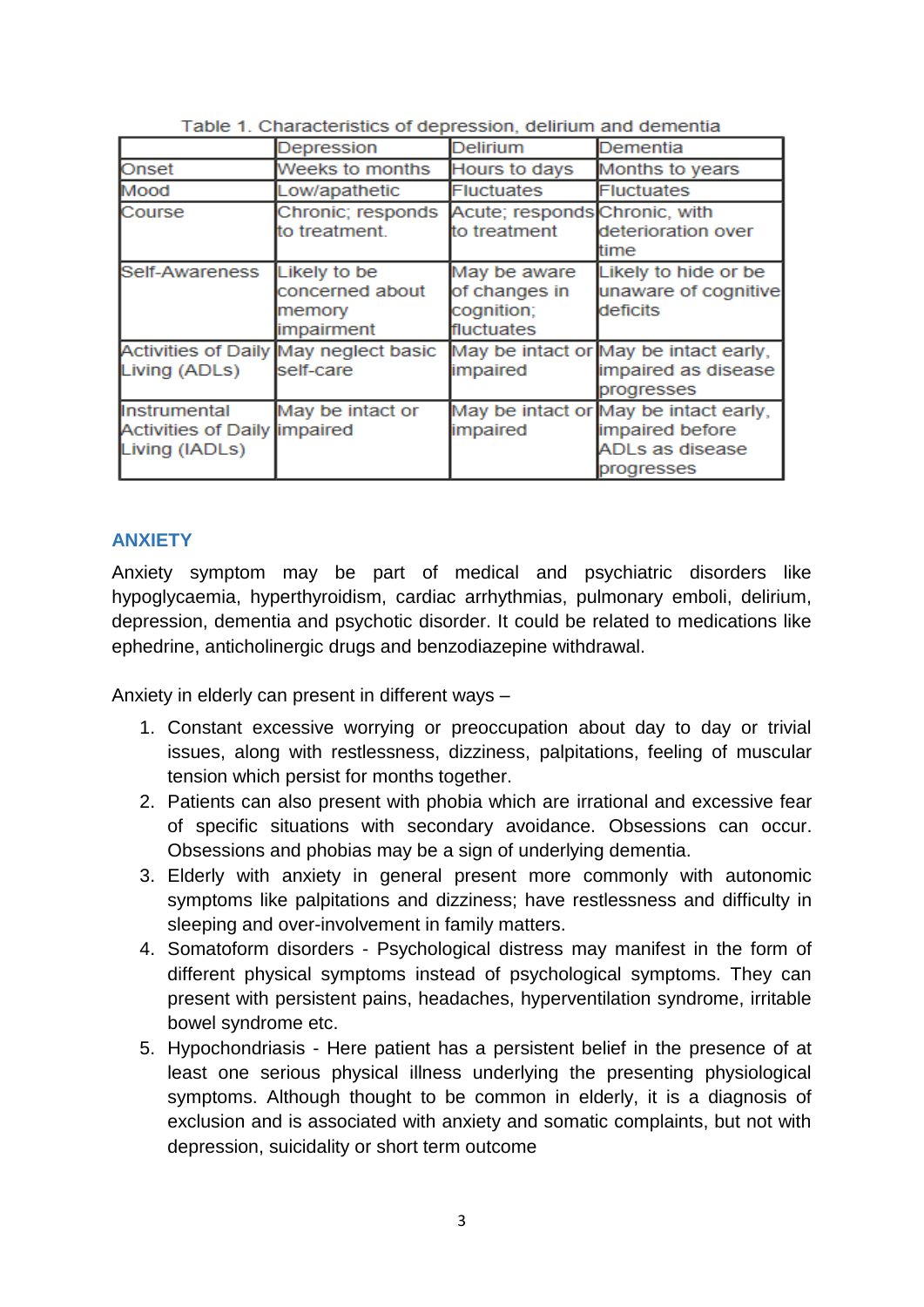### **Management:**

#### **Primary level assessment:**

- $\checkmark$  Detailed history is required and should deal with mood, effect on daily functioning, precipitating causes and severity (mild dysthymia to severe depression)
- $\checkmark$  Geriatric depression scale -2 or more yeses indicate depression
	- $\circ$  Are you basically satisfied with your life
	- o Do you often get bored
	- o Do you often feel helpless
	- o Do you prefer to stay at home rather than going out and doing new things
	- $\circ$  Do you feel pretty worthless the way you are now
- ✓ Geriatric depression scale-short form (source<http://www.stanford.edu/> yesavage/GDS.html, public domain), 15 point scale >5 suggestive of depression, >10 indicative of depression
- $\checkmark$  Assess for secondary causes of anxiety and depression personal and family issues
- $\checkmark$  Vision or hearing impairment
- $\checkmark$  Drugs -beta blockers, weight reducing drugs can cause depression

### **Secondary level**

The laboratory tests to rule out co-morbid medical conditions are: complete blood counts, thyroid stimulating hormone, vitamin B12 & folate levels (vegetarians), electrocardiogram, Fasting blood sugar, serum electrolytes, blood urea & creatinine.

#### **Treatment**

Detecting and treating medical conditions like hypothyroidism, diabetes, anaemia and vitamin deficiencies etc. is an important aspect of the management.

#### **Psychological interventions** –

Psychological interventions are very useful. Psychotherapy is indicated in mild to moderate severity of depression and anxiety. Different types like supportive, cognitive-behavioral and interpersonal psychotherapy can be used.

#### **Pharmacological treatment –**

Common medications preferred for anxiety, depression and somatoform disorders in elderly are selective serotonin reuptake inhibitors [SSRIs] like Escitalopram and Sertraline due to their better tolerability.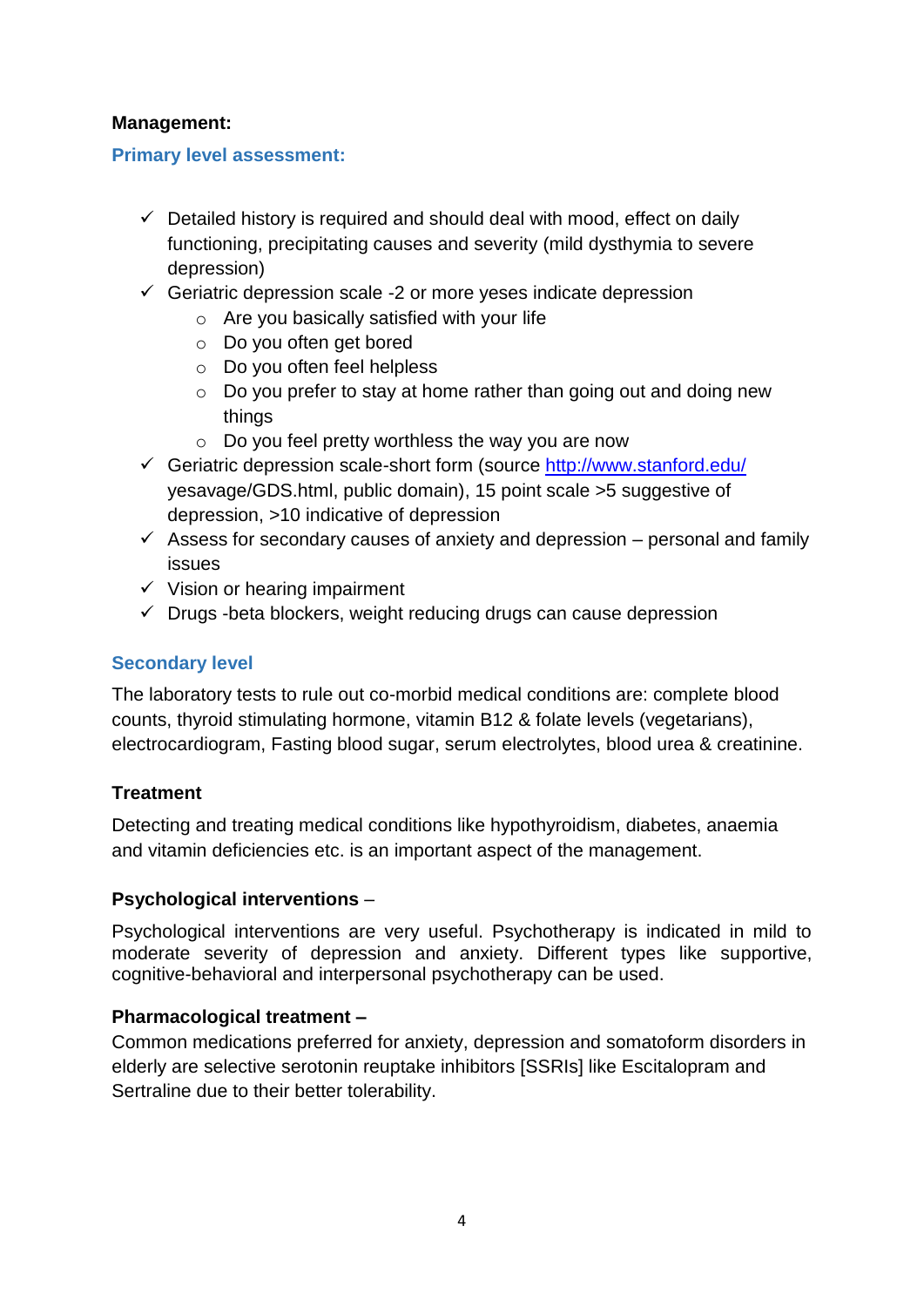The side-effects which should be monitored are gastrointestinal symptoms, and in some cases sexual dysfunction and increased risk of bleeding tendency. Also drug interactions with other concurrent medications should be checked for.

Benzodiazepines like clonazepam [ dose 0.25 to 0.5 mg /d ] can be used only for acute control of anxiety or for treating insomnia. These medications can cause drowsiness and secondarily unsteadiness, hence caution should be exerted. They can be abused by patients hence should be used for short duration at lowest possible dose. Avoid continuous use beyond 2 weeks.

Patient with psychosis requires a safe environment. Agitated and suspicious elderly needs inpatient hospitalization.

# **LATE ONSET PSYCHOSIS**

Elderly patients can present with abnormal behavior associated with agitation, hallucinations and delusions and behavioural abnormalities. It may be associated with dementia, drug intake (like anticholinergics, levosulpiride), depression. Rarely bipolar disorder and schizophrenia can present.

### **Assessment**

Careful history taking from family members and others as well as functional cognitive assessments should be done.

Once delirium is excluded look carefully for dementia or any psychiatric disorders

### **Treatment**

Antipsychotic medications should be used cautiously in late-onset psychotic disorders are risperidone, quetipine and haloperidol. Drug induced extra pyramidal symptoms, orthostatic hypotension and weight gain, prolongation of QT interval are major side effects. Long term use to be considered in consultation with psychiatrist.

### **Referral indications**

Patients need to be referred to a psychiatrist in following situations –

- 1. Patient not responding to treatment
- 2. Patients with multiple psychiatric issues
- 3. Patients with severe symptoms and presence of psychotic symptoms like hallucinations
- 4. Patient with suicidal ideas or attempts
- 5. Patient with severely reduced activity, food intake, sleep or personal care
- 6. Patients with severe or multiple and complex psychosocial stressors
- 7. Patient needing primarily psychological intervention which is not available
- 8. Patients with comorbid dementia or neurologic issues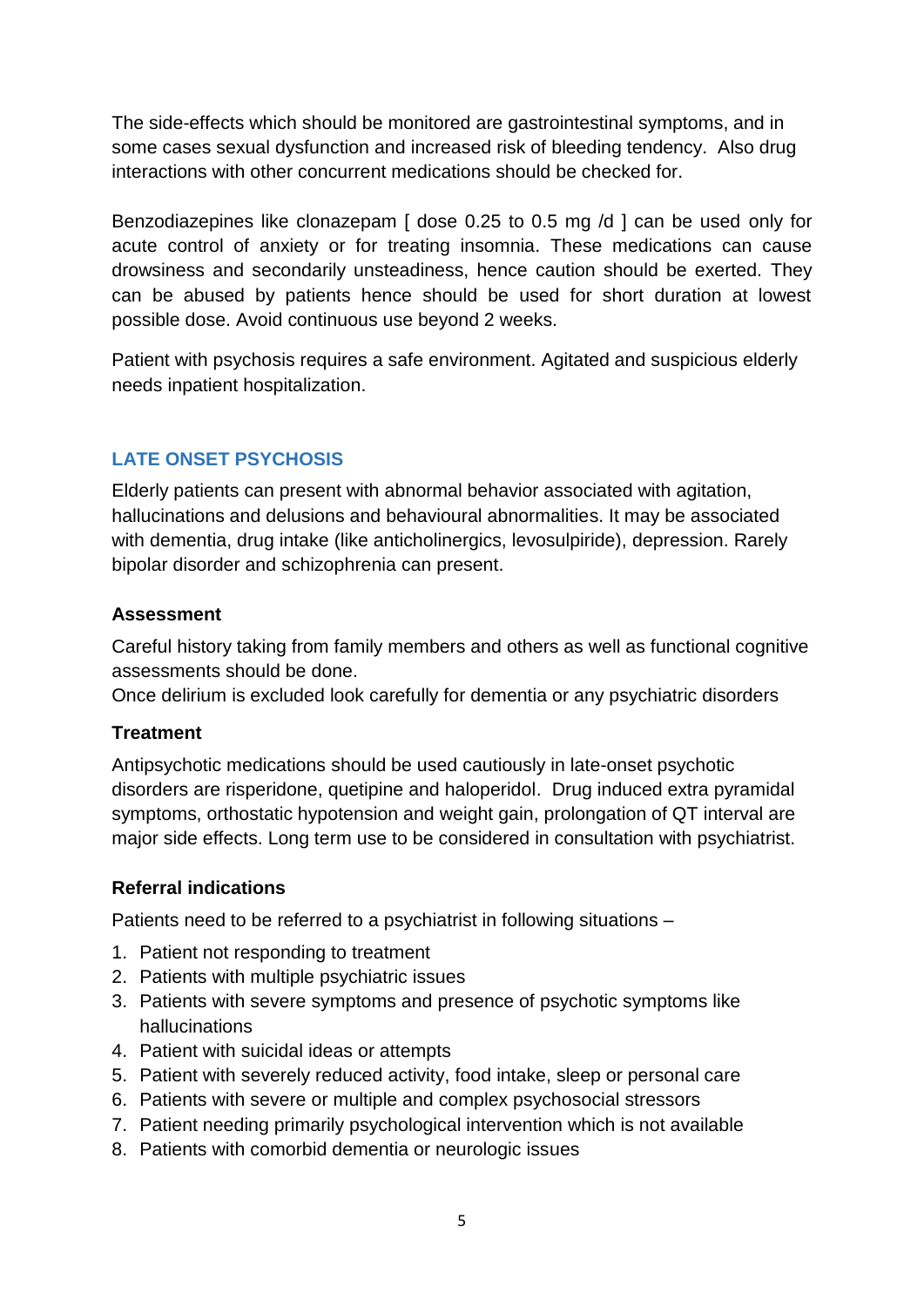### **Case scenario:**

1. Mr S 66 years elderly male, was referred to the outpatient clinic for complaint of forgetfulness and behavioural abnormalities. Since retirement at the age of 60, he constantly looses objects and forgets names of his relatives. Although he has been staying in his locality since 10 years, but, now would often forget his way to home. He would ask for food again and again. He recently become agitated with hallucinations of snakes in the bathroom and refused to eat. His sleep was disturbed. He recently had been prescribed tolterodine for BPH.

On examination, patient was agitated but fully oriented. He scored 15/30 on Montreal Cognitive Assessment. He was unable to follow instructions properly. Lab investigations were within normal limit, computed tomography scan of brain showed generalised diffuse cerebral atrophy. He was diagnosed as a case of dementia with psychosis. Tolterodine was stopped. Patients was started on tablet Donepezil 5 mg in the morning with lorazepam 1mg at night for 1 week. His agitation reduced after a week and he was continued on donepezil.

2. A 65-year lady, widowed 2 years back and staying alone for 8 months [earlier staying with daughter], not having any medical or past psychiatric problem, comes with 5 months' history of sadness of mood, loss of interest in pleasurable activities, decreased food intake and sleep, multiple bodyaches, feeling of hopelessness. These complaints have increased since last 2 months. What is this lady suffering from and how should you treat her?

### **Follow up and progression**

- Improvement occurs in most patients.
- Follow up every 2 weeks would be beneficial

### **Summary**

Anxiety, depression, somatoform disorders and late onset psychosis are common psychological problems in elderly needing early intervention. They are associated with delirium and dementia needing appropriate management. Lack of awareness amongst people lead to under-reporting of anxiety and depressive symptoms unless asked actively. Hence physicians need to be proactive. Both pharmacological and psychological management is available, safe and effective. Management should be comprehensive and individualised as per the patient.